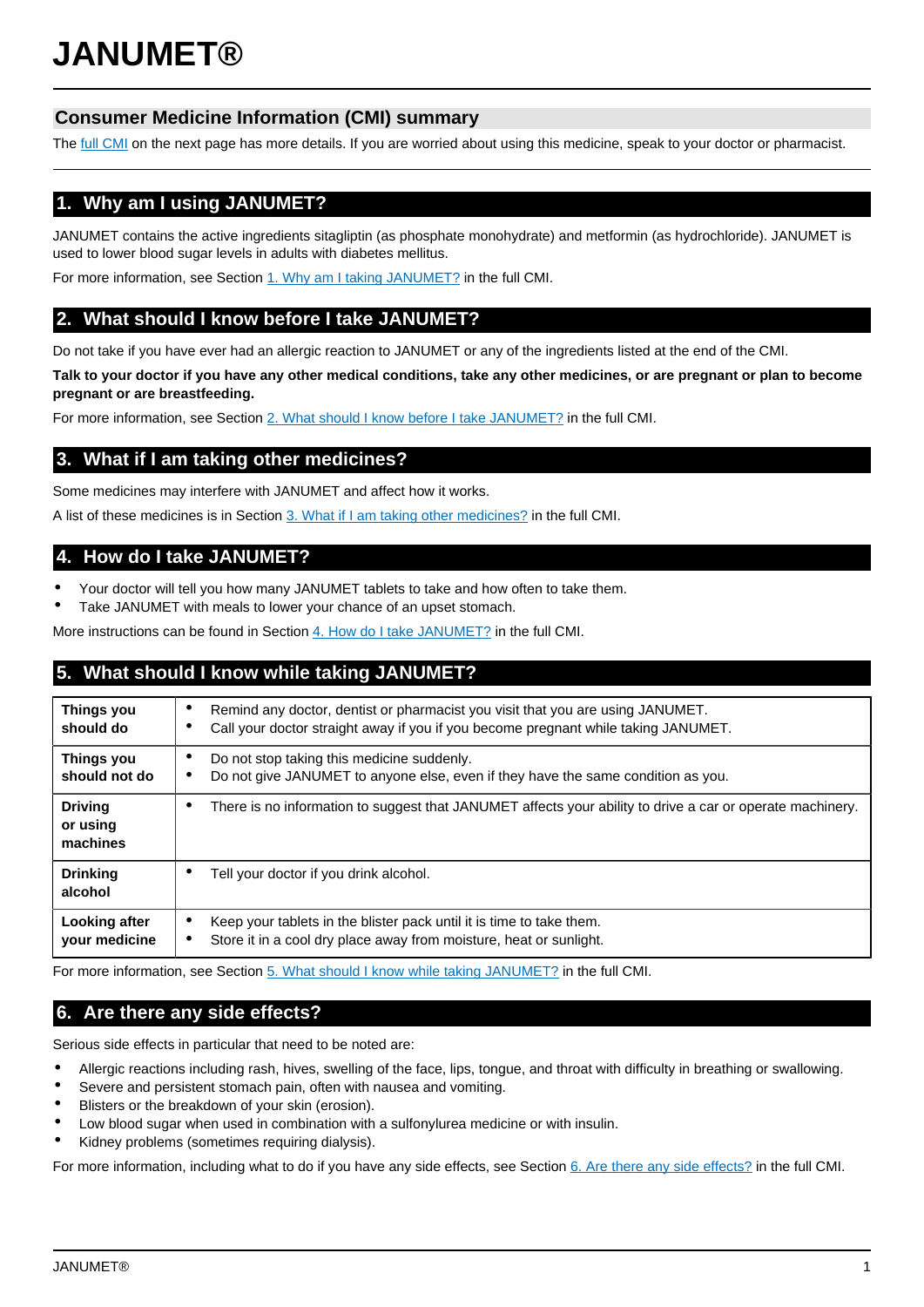<span id="page-1-0"></span>**Active ingredient(s):** Sitagliptin (as phosphate monohydrate)/Metformin (as hydrochloride)

# **Consumer Medicine Information (CMI)**

This leaflet provides important information about taking JANUMET. **You should also speak to your doctor or pharmacist if you would like further information or if you have any concerns or questions about taking JANUMET.**

**Keep this leaflet with the medicine.**

**You may need to read it again.**

**Where to find information in this leaflet:**

- [1. Why am I taking JANUMET?](#page-1-1)
- [2. What should I know before I take JANUMET?](#page-1-2)
- [3. What if I am taking other medicines?](#page-1-3)
- [4. How do I take JANUMET?](#page-1-4)
- [5. What should I know while taking JANUMET?](#page-2-0)
- [6. Are there any side effects?](#page-3-0)
- [7. Product details](#page-3-1)

# <span id="page-1-1"></span>**1. Why am I taking JANUMET?**

**JANUMET contains two active ingredients: sitagliptin and metformin.** Sitagliptin is a member of a class of medicines you take by mouth called DPP-4 inhibitors (dipeptidyl peptidase-4 inhibitors) and metformin which belongs to a class of medicines called biguanides. Sitagliptin and metformin work together to control blood sugar levels in adults with type 2 diabetes mellitus.

**JANUMET is used to lower blood sugar levels in adults with type 2 diabetes mellitus. JANUMET can be taken alone or in combination with certain other medicines that lower blood sugar along with a recommended diet and exercise program.**

# <span id="page-1-2"></span>**2. What should I know before I take JANUMET?**

#### **Warnings**

### **Do not take JANUMET if:**

- you are allergic to sitagliptin or metformin, or any of the ingredients listed at the end of this leaflet.
- Always check the ingredients to make sure you can take this medicine.

#### **Check with your doctor if you:**

- have or have had type 1 diabetes mellitus or
- have or have had increased ketones in the blood or urine (diabetic ketoacidosis).
- have or have had severe kidney problems
- have any liver or heart problems including congestive heart failure, or any past or present medical problems.
- drink excessive alcohol (all the time or short term "binge" drinking).
- are going to get or receive an injection of dye or contrast agent for an X-ray procedure, or if you plan to have surgery. Talk to your doctor about when to stop JANUMET and when to start again.
- take any medicines for any other condition.

During treatment, you may be at risk of developing certain side effects. It is important you understand these risks and how to monitor for them. See additional information under Section [6. Are there any side effects](#page-3-0)?

### **Pregnancy and breastfeeding**

Check with your doctor if you are pregnant or intend to become pregnant. JANUMET is not recommended for use during pregnancy.

Talk to your doctor if you are breastfeeding or intend to breastfeed. You should not take JANUMET while breastfeeding or if planning to breastfeed.

## **Children**

Children and adolescents below 18 years should not use this medicine. JANUMET is not effective in children and adolescents 10 to 17 years of age with type 2 diabetes. JANUMET has not been studied in children younger than 10 years of age.

# <span id="page-1-3"></span>**3. What if I am taking other medicines?**

Tell your doctor or pharmacist if you are taking any other medicines, including any medicines, vitamins or supplements that you buy without a prescription from your pharmacy, supermarket or health food shop.

JANUMET may affect how well other drugs work and some drugs can affect how well JANUMET works.

Medicines that may cause low blood sugar when used in combination with JANUMET include:

- **Sulfonylureas**
- Insulin

A reduction in the amount of the sulfonylurea or insulin may be required.

**Check with your doctor or pharmacist if you are not sure about what medicines, vitamins or supplements you are taking and if these affect JANUMET.**

# <span id="page-1-4"></span>**4. How do I take JANUMET?**

#### **How much to take**

- Your doctor will tell you how many JANUMET tablets to take and how often to take them.
- Take JANUMET with meals to lower your chance of an upset stomach.

#### **When to take JANUMET**

Take your JANUMET at about the same time each day.

## **If you forget to take JANUMET**

JANUMET should be taken regularly at the same time each day. If you miss your dose at the usual time, take it as soon as you remember.

**If it is almost time for your next dose, skip the dose you missed and take your next dose when you are meant to.**

**Do not take a double dose to make up for the dose you missed.**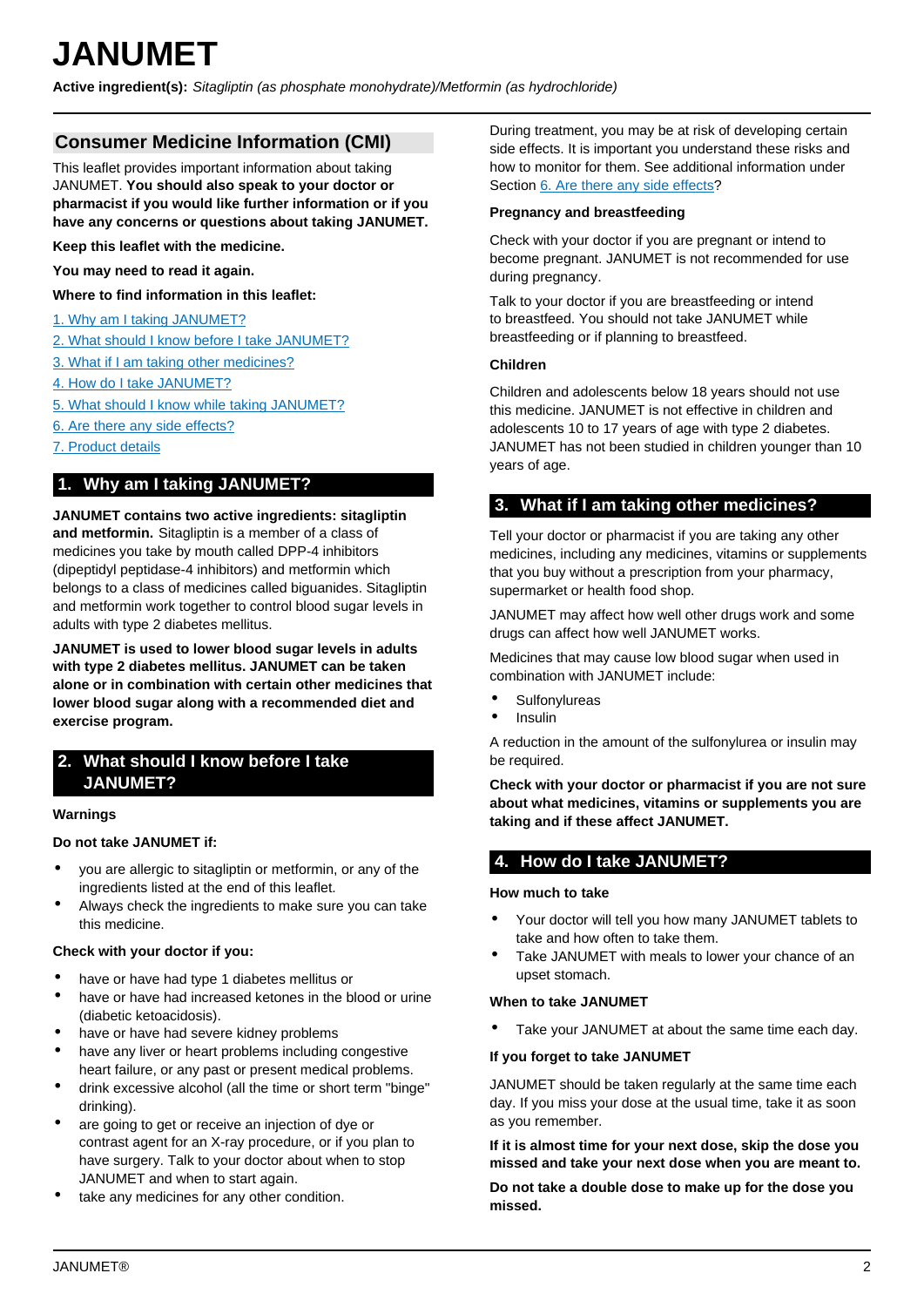## **If you take too much JANUMET**

If you think that you have taken too much JANUMET, you may need urgent medical attention.

## **You should immediately:**

- phone the Poisons Information Centre (**by calling 13 11 26**), or
- contact your doctor, or
- go to the Emergency Department at your nearest hospital.

**You should do this even if there are no signs of discomfort or poisoning.**

# <span id="page-2-0"></span>**5. What should I know while taking JANUMET?**

### **Things you should do**

## **Call your doctor straight away if you:**

• Become pregnant while taking JANUMET, or

## **Tell your doctor if you:**

- Become ill
- Become dehydrated
- Are injured
- Have a fever
- Have a serious infection
- Plan to have surgery

Your blood glucose may become difficult to control at these times. You may also be at greater risk of developing a serious condition called lactic acidosis. During these times, your doctor may temporarily replace JANUMET with insulin.

## **Low blood sugar or high blood sugar**

Make sure that you, your friends, family and work colleagues can recognise the symptoms of low blood sugar and high blood sugar and know how to treat them.

## **Low blood sugar**

Signs of low blood sugar may include:

- weakness, trembling or shaking
- sweating
- light-headedness, dizziness, headache or lack of concentration
- irritability, tearfulness or crying
- hunger
- numbness around the lips and tongue.

If not treated quickly, these symptoms may progress to:

- loss of co-ordination
- slurred speech
- confusion
- fits or loss of consciousness

At the first signs of low blood sugar, you need to raise your blood glucose quickly. You can do this by taking one of the following:

- 5 -7 jelly beans
- 3 teaspoons of sugar or honey
- half a can of non-diet soft drink
- 2-3 concentrated glucose tablets

Unless you are within 10 to 15 minutes of your next meal or snack, follow up with extra carbohydrates such as plain biscuits, fruit or milk.

Taking this extra carbohydrate will prevent a second drop in your blood glucose level.

## **High blood sugar**

If you notice any signs of high blood sugar, contact your doctor immediately.

The risk of high blood sugar is increased with:

- uncontrolled diabetes
- illness, infection or stress
- taking less JANUMET than prescribed
- taking certain other medicines
- too little exercise
- eating more carbohydrates than normal.

Your blood glucose sugar may become difficult to control at these times. You may also be at greater risk of developing a serious condition called lactic acidosis. During these times, your doctor may temporarily replace JANUMET with insulin.

Stop taking JANUMET if you have symptoms of lactic acidosis, such as feeling very weak and tired, unusual (not normal) muscle pain, trouble breathing, stomach pain with nausea and vomiting, or diarrhoea, feeling cold, especially in your arms and legs, feeling dizzy or lightheaded, a slow or irregular heart beat or your medical condition suddenly changes.

Diet and exercise can help your body use its blood sugar better. It is important to stay on your doctor's recommended diet, exercise and weight loss program while taking JANUMET.

Make sure you check your blood glucose sugar levels regularly.

Visit your doctor for regular checks of your eyes, feet, kidneys, heart, circulation, blood and blood pressure.

See you doctor once a year for a check on your body's level of vitamin B12.

If you are about to be started on any new medicine, tell your doctor and pharmacist that you are taking JANUMET.

Remind any doctor, dentist or pharmacist you visit that you are taking JANUMET.

## **Things you should not do**

- Do not stop taking this medicine or change your dose without checking with your doctor.
- Do not skip meals while taking JANUMET.
- Do not give JANUMET to anyone else, even if they have the same condition as you.

## **Driving or using machines**

There is no information to suggest that JANUMET affects your ability to drive a car or operate machinery.

## **Drinking alcohol**

Tell your doctor if you drink alcohol.

#### **Looking after your medicine**

• Keep your tablets in the blister pack until it is time to take them.

Store it in a cool dry place away from moisture, heat or sunlight; for example, do not store it: